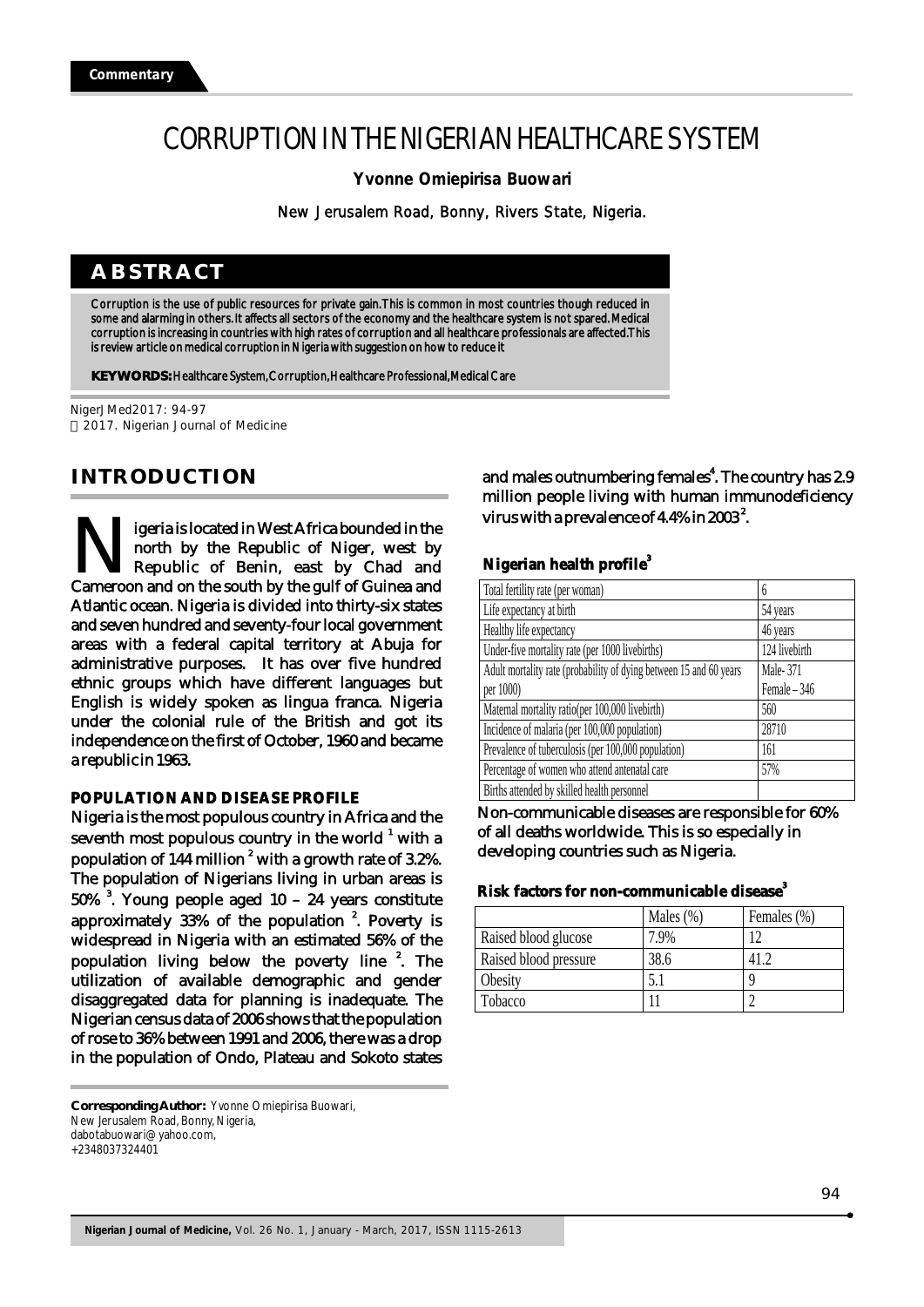#### **Health workforce training**

The health workforce in Nigeria per 10,000 of its population is 4.4 physicians and 16.1 nurses and midwives. There is a limited opportunity for continuing medical education<sup>5</sup>. The training of the health workforce in Nigeria is borne by the individual themselves and therefore expensive. There are over 20,000 general duty doctors providing clinical care ta the primary care level in Nigeria<sup>6</sup>. Some Nigerian universities offer master of public health, master in science in the basic medical sciences and diploma in anaesthesia. The fellowship programmes consist of three professional examinations

Lack of training of these general doctors with no specialist training engage in excessive referrals because they are not confident in handling cases with even the slightest complications. Several poor but discerning patients avoid these first contact health facilities and end up visiting multispecialty hospitals where health care costs are very high  $\degree$  with long waiting time because of huge patient population.

### **IDENTIFICATION OF THE PROBLEM**

Corruption is a serious threat to good governance in countries around the world, affecting healthcare as well as other social service sectors. Yet fighting corruption in the health sector is a complete challenge $\rlap{.}^7.$ Corruption affects all sectors of development are affected negatively as impedes growth therefore becoming a global concern<sup>8</sup> and it is a pervasive problem affecting the health sector<sup>9</sup>. The Nigerian health system is comatose, few hospitals with few drugs, inadequate and substandard technology and a lack of infrastructural support, including electricity, water and diagnostic laboratories resulting in misdiagnosis <sup>10</sup>. Transparency international defines corruption as "misuse of entrusted power for private gain"; alternatively, it is defined as "sale by government officials of government property for private gain". There is increasing interest among health policy makers, planners and donor in how corruption affects healthcare access and outcomes and what can be done to combat corruption in the health sector  $11$ . Corruption in the healthcare system or the medical practice is widely known both in the developing and  $\frac{1}{2}$  developed world  $\frac{8.12}{2}$ . It may be viewed by examining the roles and relationships among the different players to identify potential abuses that are likely to occur  $\displaystyle ^{8}$ . The health sector is prone to corruption due to uncertainties surrounding the demand for services as seen in many developing countries and particularly in former centrally planned economies, where bribery in the form of informal payments from patients to healthcare providers is common and widespread  $\degree$ . Corruption in the healthcare may be provoked by weakness in the

healthcare system (low salaries, relatively low levels of healthcare spending or research budgets, close ties between the industry and healthcare providers) or flaws and loopholes in healthcare supervision, anti $corruption$  legislation or judicial effectiveness  $^{13}$ .

- ?**Drugs:** Physicians prescribe drugs marketed by pharmaceuticals companies who offer gifts and money for increasing their sales without considering if the patient actually needs it. They are not interested if it is evidenced based or has undergone clinical trials. Certified drugs and vaccine bought by the government hospitals are diverted to private pharmacies and hospitals. Drugs meant to be dispensed free at no charge and free healthcare for the elderly and the under-fives are sold or written as out of stock. In the area of medical devices and pharmaceuticals, procurement corruption and improper marketing relations appear to be the most prevalent type of corruption<sup>13</sup>. Sometimes, counterfeit drugs are administered. Corruption also costs lives when adulterated medications are sold to health sector<sup>8</sup>. Some family physicians own private hospitals while also working for the government therefore diverging much of their attention to these private hospitals. Some family physicians working for government also work in private hospitals. Sometimes doctors are late to work or sometimes direct patients to other health facilities they work so as to make money for themselves<sup>8</sup>. Sometimes they absent themselves from these public services and make way to other facilities at the detriment of patients who may have queued up in these public health facilities hoping to see these doctors <sup>8</sup>. Health provider absenteeism is chronic in much of the developing world leading to closed public clinics, limited patient access to services, lower quality of care and eventually corruption<sup>14</sup>.
- ?**Bribes:** Bribery in the doctor to patient service delivery is the most visible form of corruption in healthcare<sup>13</sup>. Medical staff can charge unofficial fees to attend to patients. They may demand bribes for medication which should be free<sup>8</sup>. They let patients who bribe them queue-jump<sup> $\delta$ </sup>. Integrity violations and misuse of rights and opportunities depend on personal motivations, norms and values  $^{13}$ . A study in Ghana by Agbenorku in 2012 showed that the most corrupt health staffs are doctors followed by pharmacists as these health staffs usually come in contact with patients <sup>8</sup>. Government doctors pay more attention to their private patients prescribe unnecessary diagnostic tests and drugs; accept perks from pharmaceuticals companies, presenting expensive medications to patients $^{12}$ . At the level of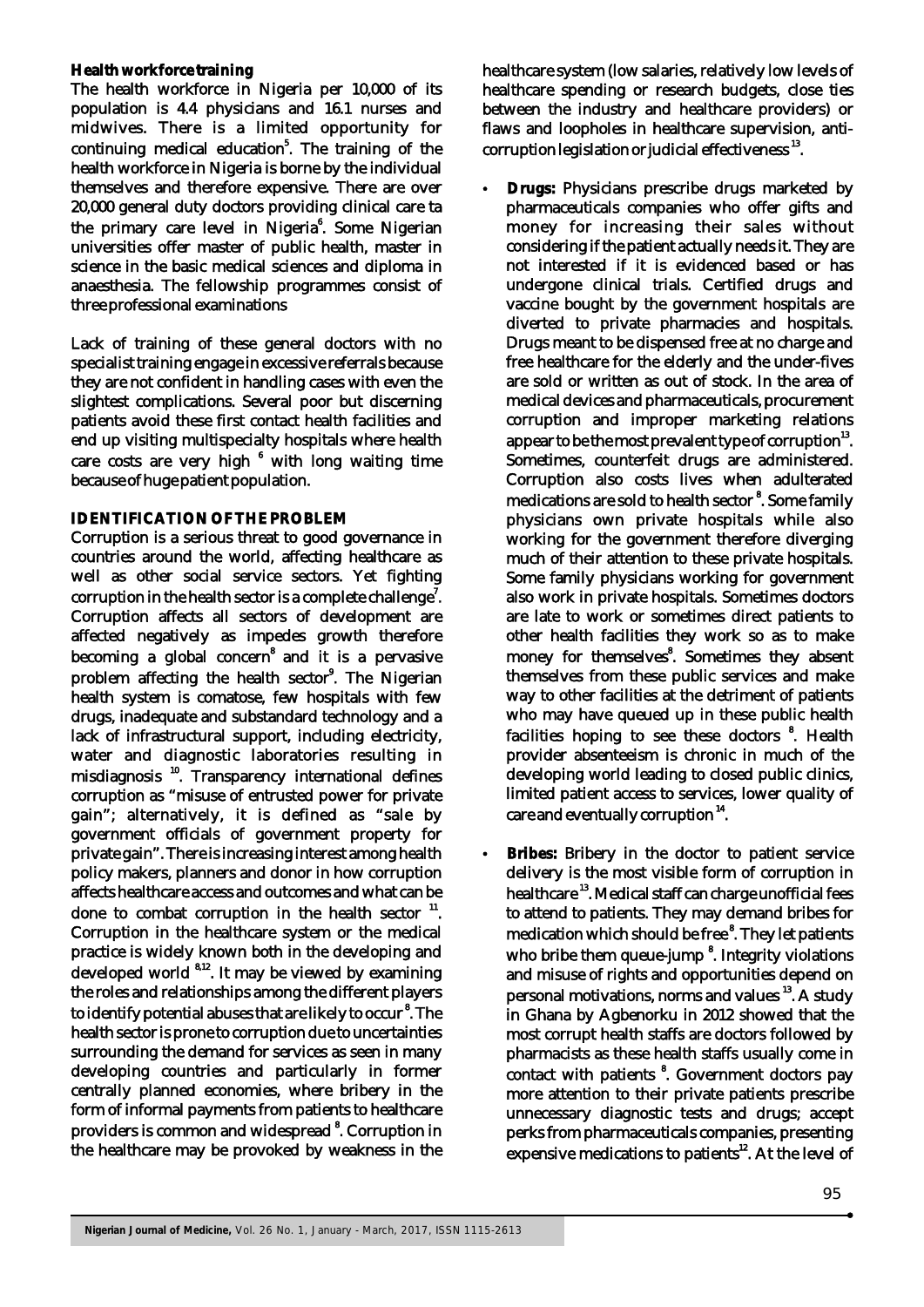individuals and households, there is mounting evidence of the negative effects of corruption on the health and welfare of citizens  $^{\circ}$ .

**IMPACT OF CORRUPTION ON THE NIGERIAN HEALTHCARE**

- ?**Drugs:** Counterfeit drugs find their way into the hospitals and are administered to patients. These fake drugs cause treatment failure, complications, economic drain, and even death.
- ?**Lack Of Trust:** Lack of trust in the Nigerian healthcare leading to medical tourism and patronage of traditional healers and patent medicine stores. In Nigeria, unauthorized persons without proper training and licences sell drugs and do investigations and sometimes go ahead to prescribe drugs to their clients. They are patronized so much and most of the populace have confidence in them because their fees are cheaper and they are easily assessable.
- ?**Lack of adequate and quality medical care:** This is because the patient is not properly clerked by the doctor, absenteeism and lack arrival of the family physician. Pharmaceutical companies that do not give gift to the doctors do not have their drugs prescribed even if it has undergone several clinical trials.
- ?**Bribes:** Patients are forced to pay bribes to get drugs and vaccines meant to be free; and also to queue-jump so as to spend less waiting time. This makes the populace not to get vaccinated. Bribes have to be offered to get medical reports and certificate of fitness signed. Even when they are legal documents such as police report medical form for cases of assault and rape. Politicians and their dependants' queue-jump for personal attention and favours for political appointments.
- ?**Lack of continuing medical education and continuing professional development:** Some doctors apply for work free days to attend refresher courses which are approved but never attend them, but use the period to work at private hospitals. Sometimes the hospital pays for such courses therefore draining the resources of the hospital. These physicians pay for the refresher course just to get the certificate but never attend the course therefore no upgrading of knowledge.
- ?**False medical reports:** Bribes are collected to issue medical reports on illnesses in people that are otherwise well and not sick. Sometimes excuse duty from work issued after bribes have been offered.
- Non-functioning of some health facilities because<br>the physicians do not come to work or come late.
- ?the physicians do not come to work or come late. Bad reputation on the doctors to the extent that if they need to work in another country, there certificates is thoroughly screened in other not to put the citizens in that country ta risk.

- ?**RECOMMENDATIONS AND SUGGESTIONS Monitoring:** There should be continuous monitoring of all health staff. Submission of registers and books is not enough as sometimes not everything written in the books are true. Unannounced visits should be made to the hospitals by disguising as patients.
- ?hospitals by disguising as patients. **Use of automated attendance register:** electronic cards can be issued so that it can be slotted into the machine once the person comes to work and at the close of work. This because some people may give
- ?their cards to those that come to work early. **Protection of hospital letter headed paper, excuse duty and death certificate forms/register:** Physicians should apply to the hospital authority before issuing documents such as medical reports, excuse duty and death certificate. A register containing the physician's name; name, age, sex, and folder number of patient/client; and number sheets of the hospital letter headed paper, death certificate and excuse duty issued. The duplicate copy of the document should be in the patient's folder.

All reports of certificate of medical fitness and assault should pass through the office of the chief medical director or a designated authority. The body receiving the report such as the police should confirm with the hospital if the patient received medical care there and all such reports should have the patient's/client's hospital folder number.

Physicians who claim to have attended refresher courses should asked question on what they learnt, have a logbook signed by each of the lecturer and ask the organisers of the course not to sign and issue certificates to those absent. Attendance should be taken with a head count so that one absent is signed for and also call the organizers at random times to confirm if the physician attended the course.

#### **CONCLUSION**

Corruption is common in the health care services. The causes are many and multifactorial and have negative effects on the patients and doctors. Efforts and checks should be made in place to reduce this for trust in the Nigerian health system. Checks and monitoring teams should be put in place.